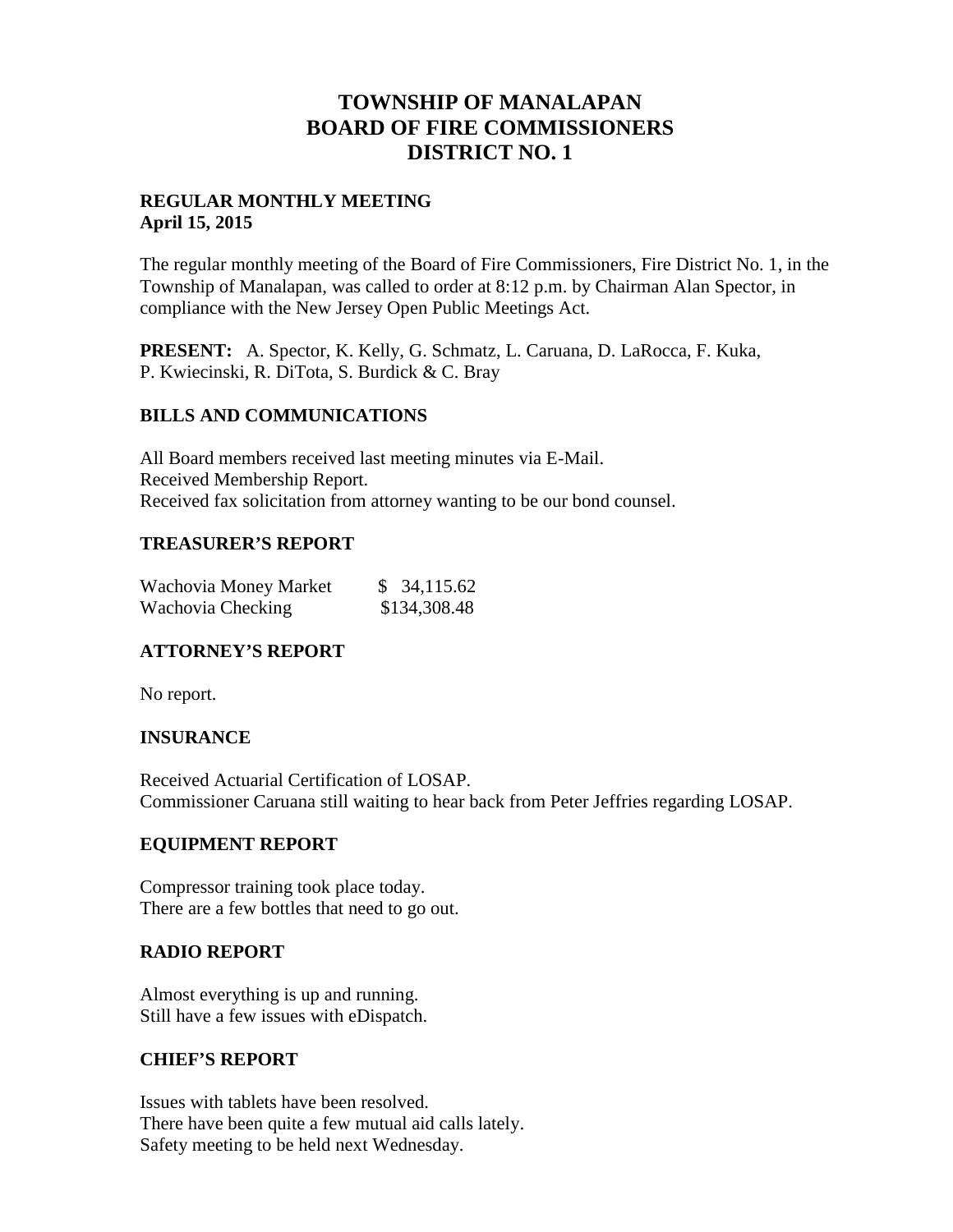Received a letter from an attorney requesting a copy of a report from a fire call at a residence regarding a smell of gas.

### **TRUCK REPORT**

26-1-80 – light tower is back.  $26-1-77$  – pump issue was taken care of – it was a module. 26-1-73 – pump problem with a cable.

#### **ASSOCIATION REPORT**

Steve Burdick will reach out to Stockels regarding wet spot in back. Have not heard back from the IRS regarding the audit. Discussion held regarding purchasing the Timmerman property.

#### **TRUSTEES' REPORT**

No report.

### **OLD BUSINESS**

See attached.

#### **NEW BUSINESS**

Commissioner Schmatz made a motion to pay all vouchers; this was seconded by Commissioner LaRocca. All voted aye.

Chief Kuka requested pricing on a confined space hoist/tripod and 4 Junkyard Dog jacks. Will have pricing for next meeting.

Discussion held regarding new truck.

Chief Kuka also requested purchasing a new Chief's vehicle.

IChiefs Convention is August 28 and 29 in Atlanta.

Asst. Chief DiTota brought up purchasing a Hovercraft with motor and trailer for \$16,000.

Meeting opened to the public at 8:55 P.M.

A motion was made by Commissioner Spector to adjourn; it was seconded by Commissioner Kelly and all voted aye.

Meeting adjourned at 8:57 P.M.

Respectfully submitted, Kenneth Kelly, Clerk